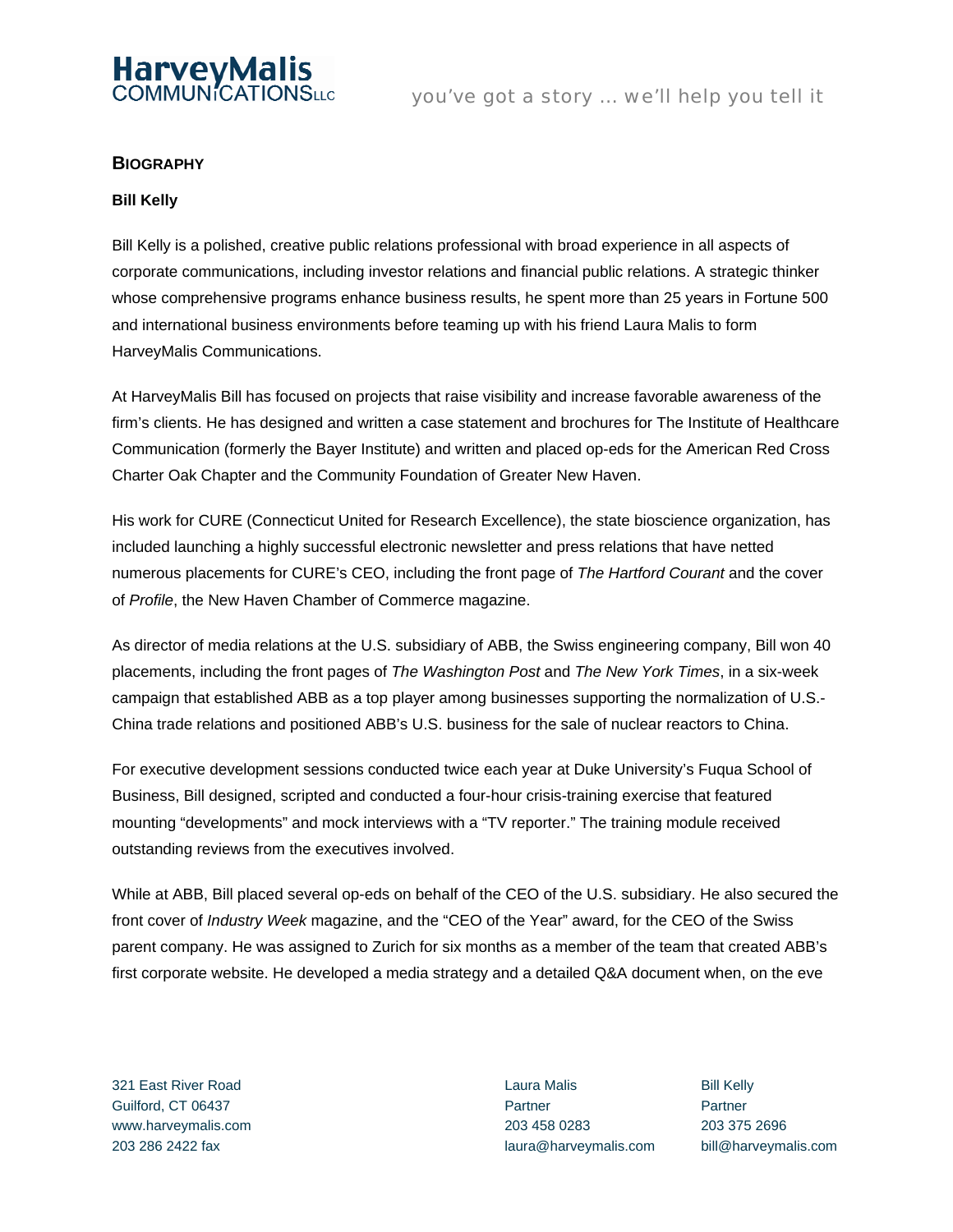of listing on The New York Stock Exchange, the company faced a U.S. Department of Justice complaint alleging bid-rigging.

As executive director for external relations at the Yale School of Management, Bill implemented a professional media relations structure at the school, tripling the number of press contacts and clips per month, at a time (1992) when business schools were first being subjected to rankings in the popular press (*Business Week*, *U.S. News & World Report*).

While vice president of corporate communications at IMCERA, a medical products company now known as Mallinckrodt Group, Bill secured placements in *The Wall Street Journal, Barrons, Money, Financial World,* etc. and developed a multi-pronged IR marketing plan to double the number of investment professionals owning shares. In a series of road shows, 82 firms were contacted via 114 meetings in 12 cities during the course of a year. The result was that the number of institutions owning shares increased 49% from 133 to 198. The beta (volatility) of the share price was substantially dampened from 1.20 to 1.07.

As vice president of public relations at GE Capital, Bill organized – in a welcome change from tennis and golf outings – a series of customer breakfasts featuring top former statesmen such as Henry Kissinger and Caspar Weinberger speaking on world affairs, in cities such as Toronto, New York, Los Angeles and London.

In the 1980s Bill worked with the McKinsey consulting company to streamline PR operations during the merger of Celanese with Hoechst, the German chemical and pharmaceutical giant. Joining the new company as director of corporate communications, he forged a new national identity for Hoechst Celanese through a program that included a name change, new logo, new signage and national and local advertising.

His award-winning campaign included a series of corporate sponsorships tied to local events (such as the Somerville bike race) and to red-letter calendar days. For example, to mark National Chemistry Day, Bill arranged for a Nobel Prize-winning chemist, Roald Hoffman of Cornell, to visit the corporate headquarters and take part in a series of media events, including meeting with company R&D staff in the morning, team teaching a local high school chemistry class in the afternoon, and delivering a public lecture in the evening.

At Hoechst Celanese Bill was spokesman for the U.S. company when RU-486, the so-called "morning after pill," was developed and marketed in France, agitating both ends of the political spectrum.